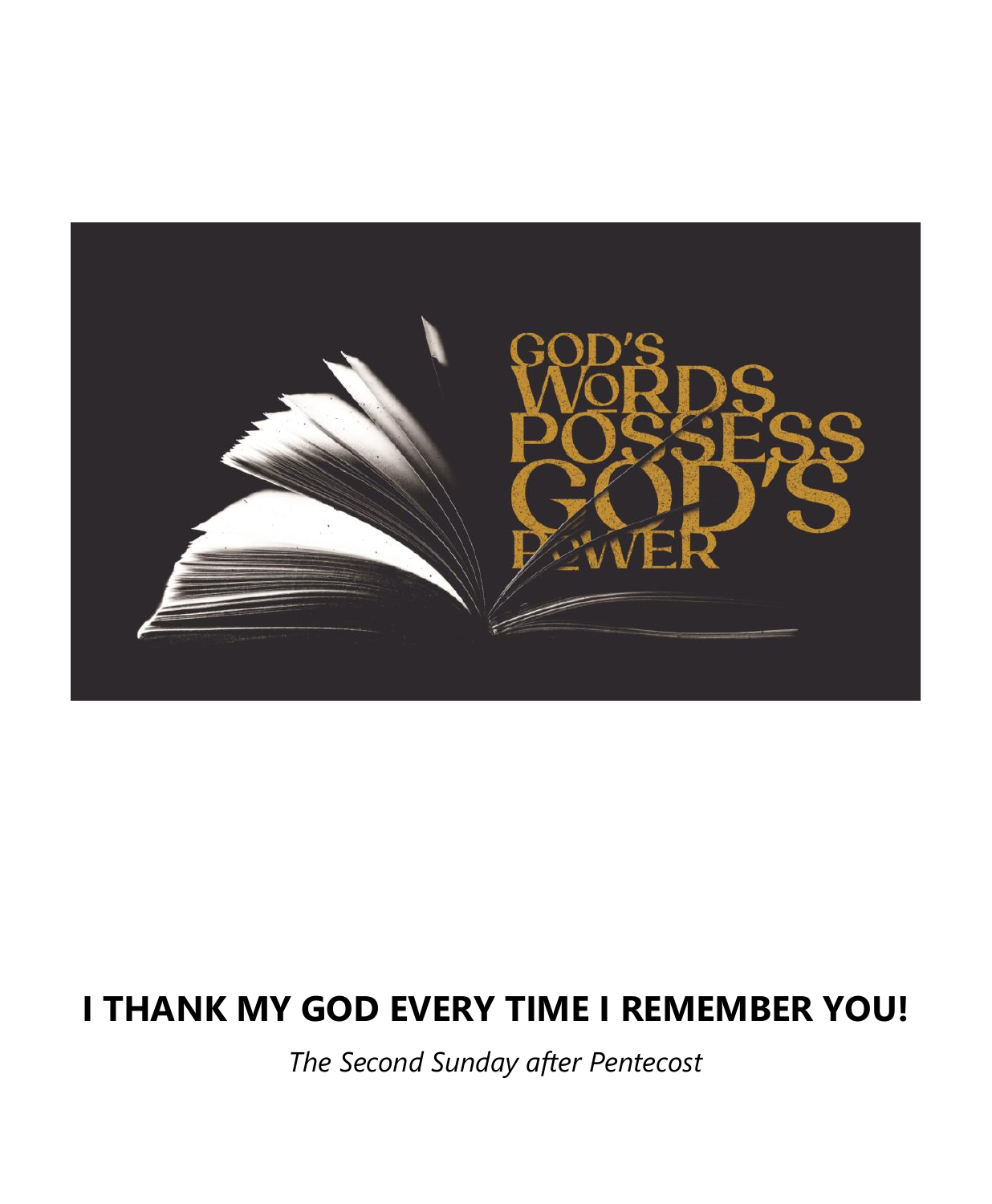# **GRACE EVANGELICAL LUTHERAN CHURCH** | Seward, Nebraska

### *June 19, 2022*

#### **SERIES THEME - GOD'S WORDS POSSESS GOD'S POWER**

"Let there be light," God said (Genesis 1:3). God was not speaking a wistful wish into the darkness. He was declaring what would now be. "God said, 'Let there be light,' and there was light." God speaks and reality results.

When we speak words, they are often meaningless. Sometimes, one's words are meaningless because they are spoken without true knowledge. Other times, one's words are meaningless because they were spoken insincerely. Still other times, one might make a sincere promise, but he lacks the ability to do what he said, making his promise meaningless. Words are often meaningless. But everything God says is meaningful. God speaks with absolute knowledge. God never lies. And God's words possess God's awesome power. Thus, it is God's words that determine our reality. It is God's words that establish our faith, transform our hearts and minds, and direct our lives along meaningful paths.

During the first half of the Church Year, we focused on the life of Christ. As we begin the second half of the Church Year, we turn our attention to the teachings of Christ… to the Son of God's words. We gather each week to let the Holy Spirit do the work Jesus promised he would do in the way Jesus promised he would do it—through his Word.

#### **SERMON THEME - I THANK MY GOD EVERY TIME I REMEMBER YOU!**

**Worship Leader Pastor Mark A. Haefner Pastor Mark A. Haefner Organist/Pianist** Cori Humann

#### **Acknowledgments**

Software distributed in partnership with Northwestern Publishing House. Created by Christian Worship: Service Builder © 2022 Concordia Publishing House.

Scripture quotations The Holy Bible, Evangelical Heritage Version® (EHV®) copyright © 2017 The Wartburg Project/NPH. All rights reserved[. www.wartburgproject.org](http://www.wartburgproject.org/)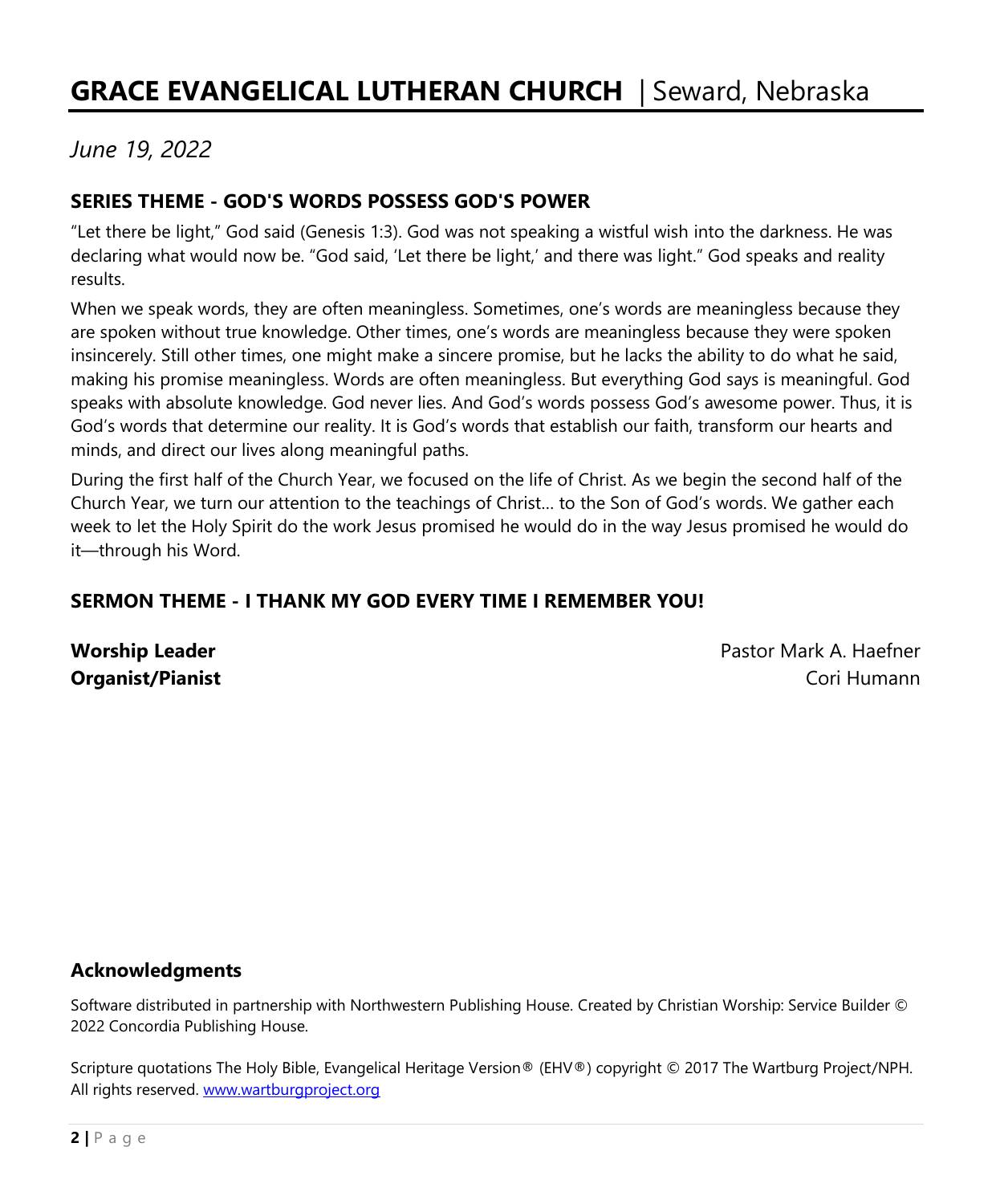#### **Hymn: 744 Rise, Shine, You People**

*Stand*

### **Opening Sentences**

O Lord, open my lips. **And my mouth shall declare your praise.**

Hasten to save me, O God. **O Lord, come quickly to help me.**

Give glory to God, our light and our life. **Come, O come, let us worship.**

**Come, O Come, Let Us Sing to the Lord**

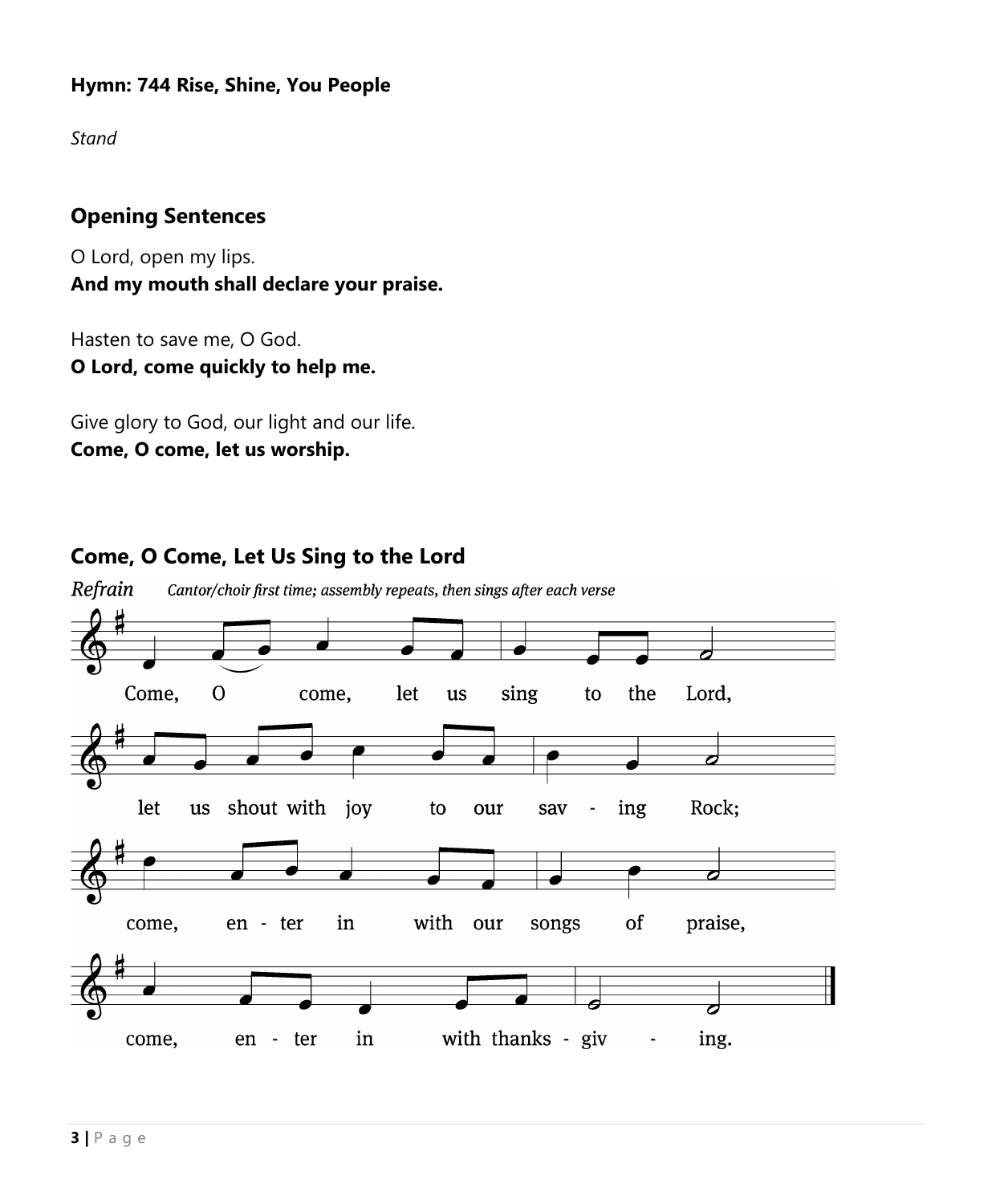

Text and tune: © 1995, 1996 GIA Publications, Inc. Used by permission: OneLicense no. 713578

#### **Prayer**

Lord God, heavenly Father, you sent your Son, our Lord Jesus Christ, into this world to destroy the works of the devil and protect us poor people against such an evil foe. Uphold us in all affliction by your Holy Spirit so that we may have peace from such enemies and remain forever blessed; through your Son, Jesus Christ our Lord, who lives and reigns with you and the Holy Spirit, one God, now and forever.

**Amen.**

*Be seated*

*The readings appointed for the day may be read.*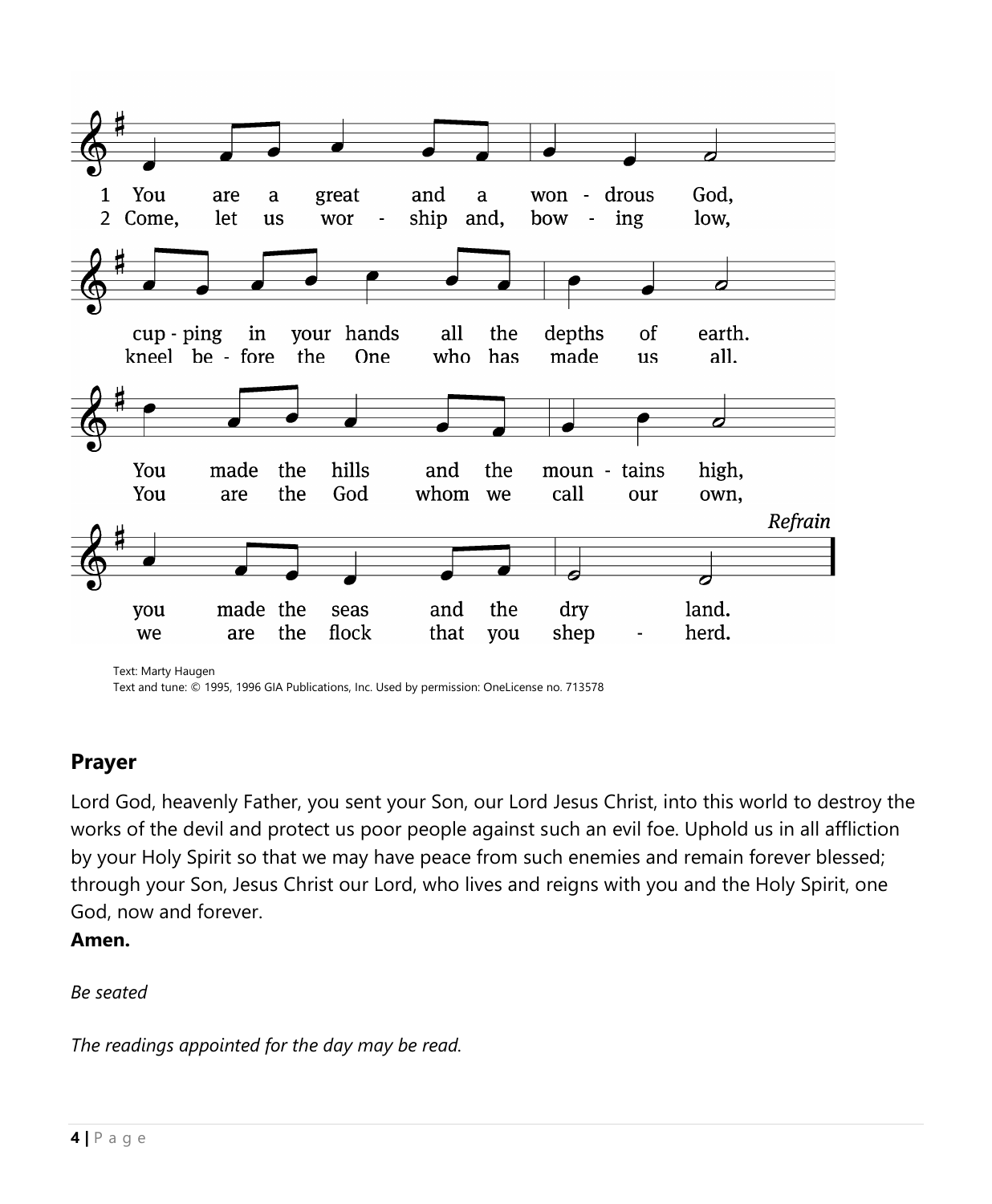# **First Reading** *Isaiah 43:8–13*

- **8** Bring out the people who are blind, though they have eyes, and the people who are deaf, though they have ears.
- **9** Let all the nations be gathered together, and let peoples be assembled. Who among them has declared this? Who has made known to us the former things? Let them produce their witnesses to show that they were right, so that people can hear and say, "This is truth."
- **10** You are my witnesses, declares the LORD. You are my servant, whom I have chosen, so that you may know me and believe in me, so that you will understand that I am he. Before me no god was formed, and after me there will not be another.

**11** I, yes I, am the LORD,

and apart from me there is no savior.

**12** I myself declared it.

I brought salvation, and I announced it.

It was not some strange god among you.

 You are my witnesses, declares the LORD, and I am God.

**13** Indeed, from the first day, I am he. There is no one who can deliver anyone from my hand. I act, and who can reverse it?

The Word of the Lord.

**Thanks be to God.**

#### **Psalm 73 (CW 93)**

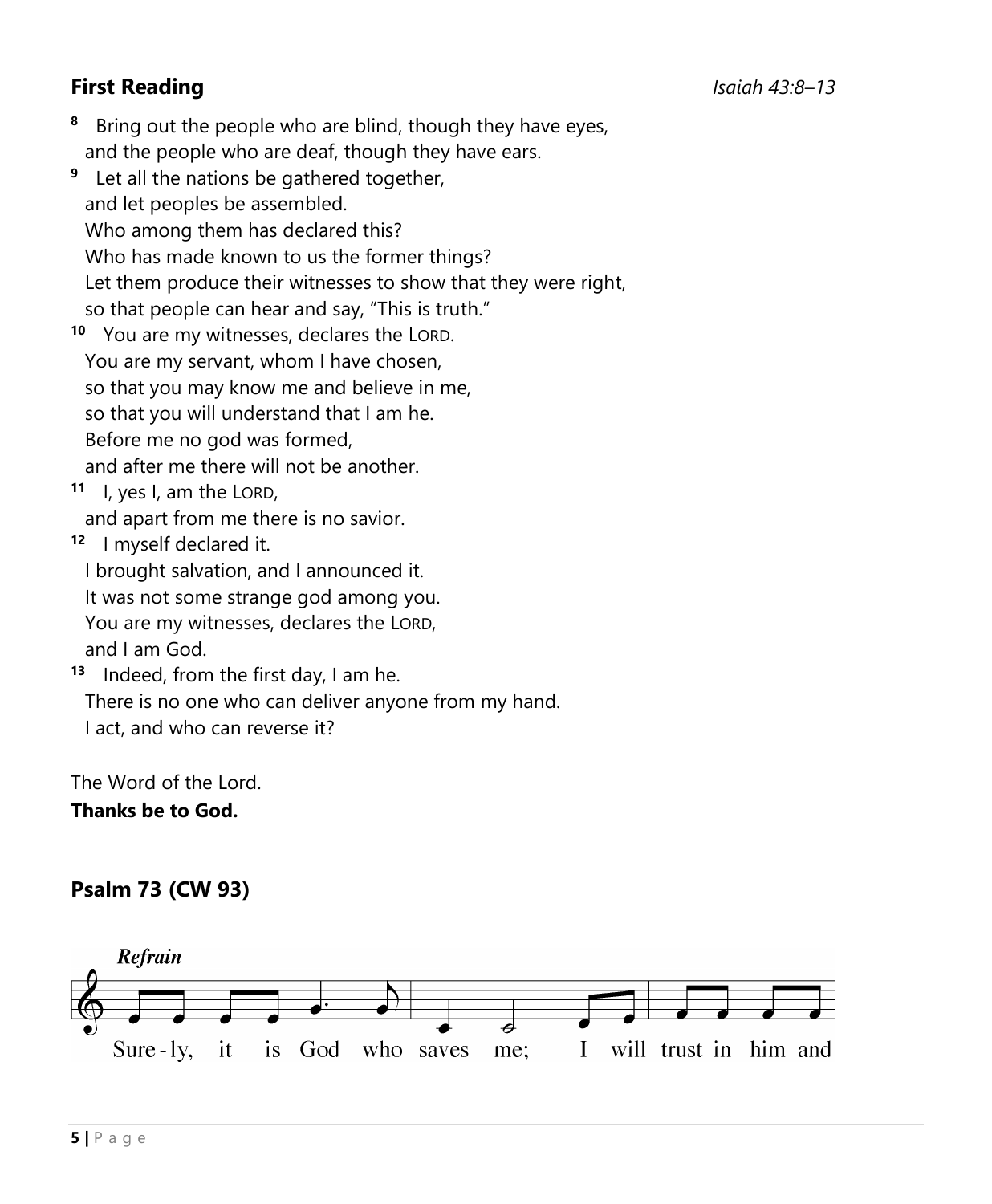

Setting: Jack Noble White Text: © Public Domain, admin. Public Domain. Used by permission: Public Domain no. 0000000 Setting: © 1976 Belwin-Mills Publishing Corp., admin. Alfred Publishing Co., Inc. Used by permission: Public Domain no. 0000000

I am always with / you, O LORD;\* you hold me by my / right hand.

You guide me with your / counsel,\* and afterward you will take me into / glory.

Whom have I in heav / en but you?\* And earth has nothing I desire be / sides you.

My flesh and my  $/$  heart may fail,\* but God is the strength of my heart and my portion for / ever.

**Glory be to the Father and** / **to the Son\* and to the Holy** / **Spirit, as it was in the be** / **ginning,\* is now, and will be forever.** / **Amen.**

Text: © Public Domain, admin. Public Domain. Used by permission: Public Domain no. 0000000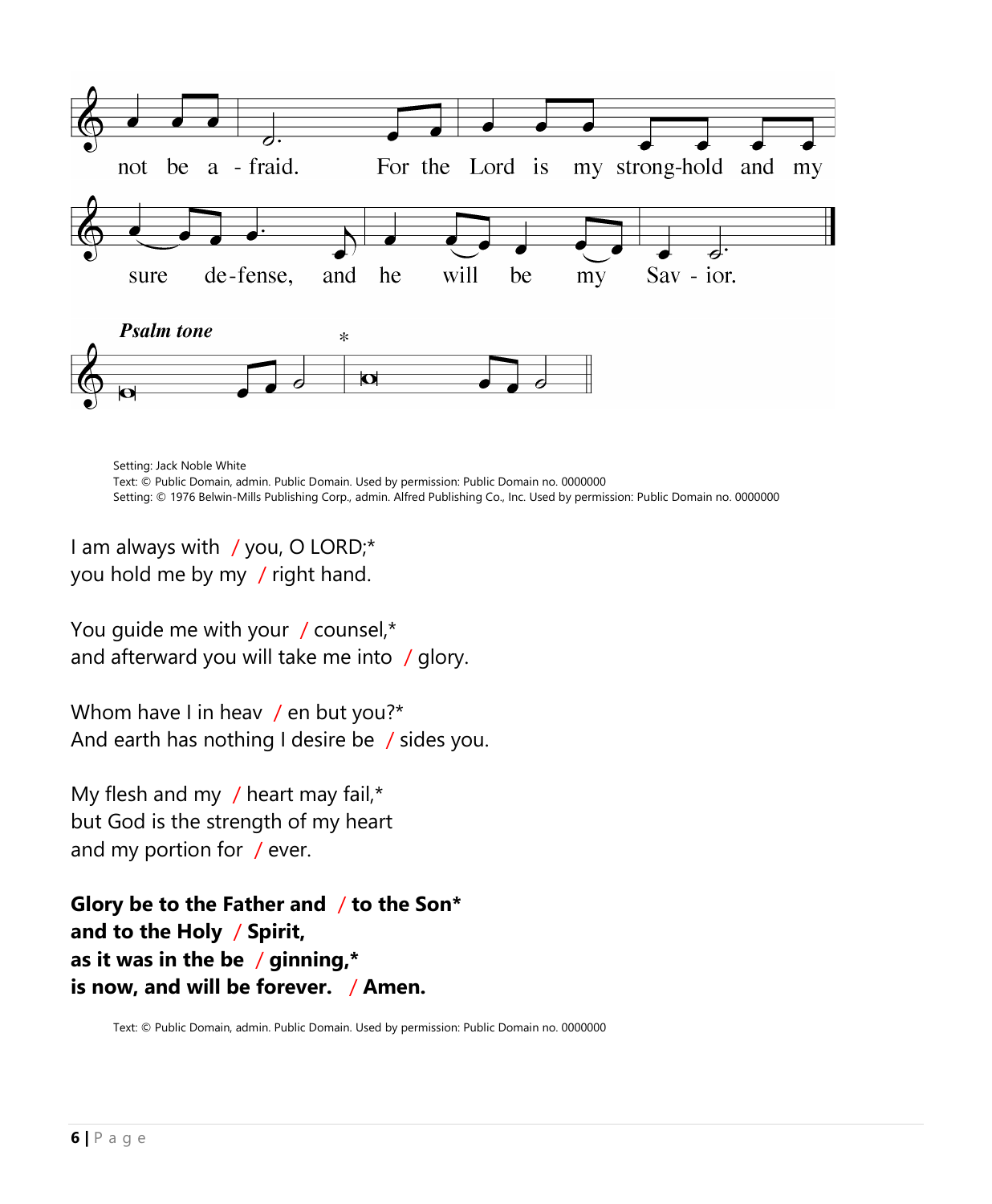### **Second Reading** *2 Timothy 1:3–10*

**3** I thank God, whom I serve with a clean conscience as my ancestors did, as I constantly remember you in my prayers night and day. **<sup>4</sup>** When I remember your tears, I long to see you, so that I may be filled with joy. **<sup>5</sup>** I remember your sincere faith, which first lived in your grandmother Lois and your mother Eunice, and I am convinced that it also lives in you.

**<sup>6</sup>** For this reason I am reminding you to fan into flame the gift of God, which is in you through the laying on of my hands. **<sup>7</sup>** For God did not give us a timid spirit, but a spirit of power and love and sound judgment. **<sup>8</sup>** So do not be ashamed of the testimony about our Lord or of me his prisoner. Instead, join with me in suffering for the gospel while relying on the power of God. **<sup>9</sup>** He saved us and called us with a holy calling, not because of our works, but because of his own purpose and grace. This grace was given to us in Christ Jesus before time began, **<sup>10</sup>** and it has now been revealed through the appearance of our Savior Christ Jesus, who abolished death and brought life and immortality to light through the gospel.

The Word of the Lord. **Thanks be to God.**



Tune: © 2021 Northwestern Publishing House. Used by permission: OneLicense no. 713578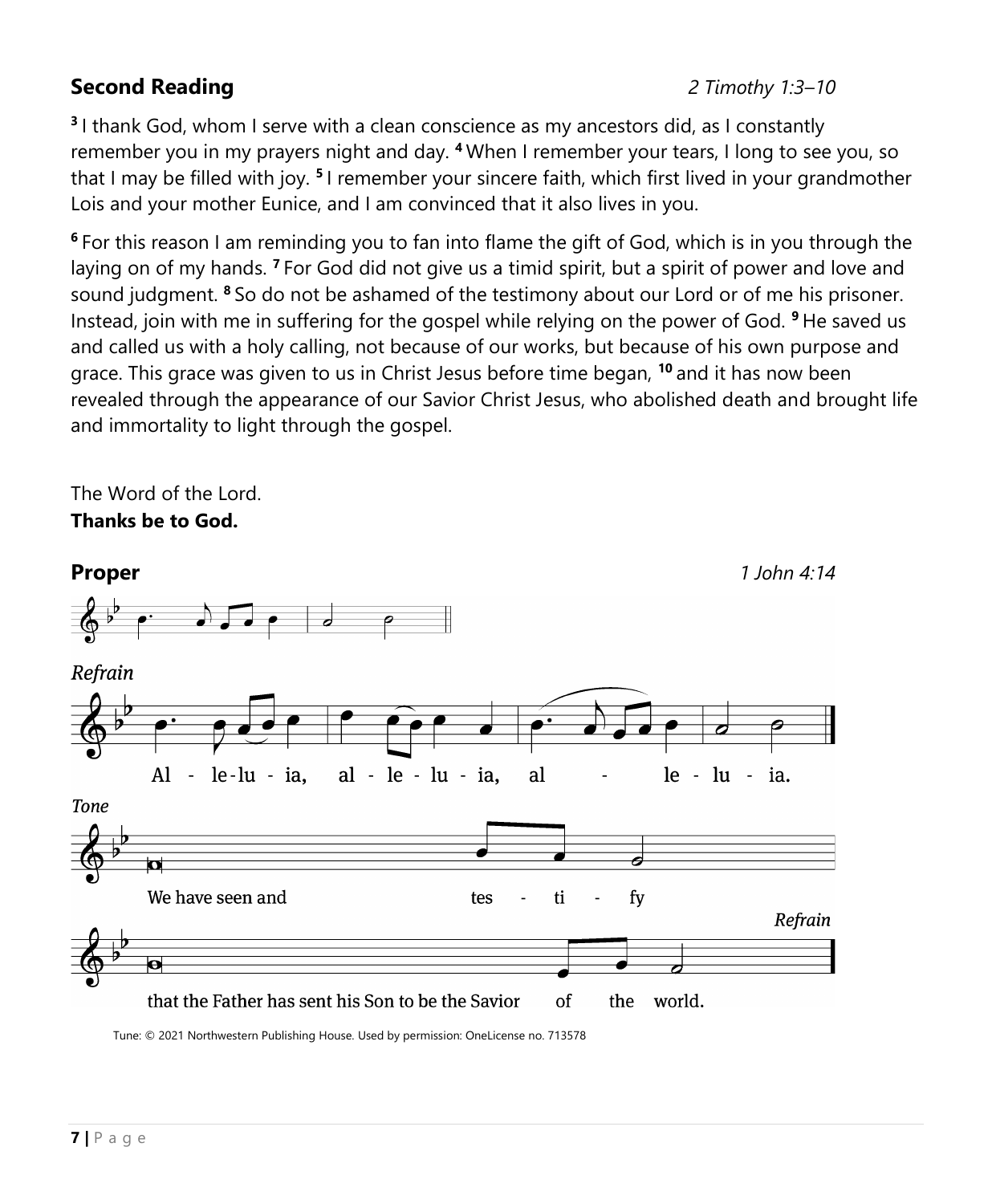#### **A Demon-Possessed Man and a Herd of Pigs**

**<sup>26</sup>** They sailed down to the region of the Gerasenes, which is across from Galilee. **<sup>27</sup>** When Jesus stepped ashore, a man from the town met him. He was possessed by demons and for a long time had not worn any clothes. He did not live in a house but in the tombs. **<sup>28</sup>** When he saw Jesus, he cried out, fell down before him, and said with a loud voice, "What do I have to do with you, Jesus, Son of the Most High God? I beg you, don't torment me!" **<sup>29</sup>** For Jesus had commanded the unclean spirit to come out of the man. In fact, the unclean spirit had seized him many times. He was kept under guard, and although he was bound with chains and shackles, he would break the restraints and was driven by the demon into deserted places.

**<sup>30</sup>** Jesus asked him, "What is your name?"

He said, "Legion," because many demons had gone into him. **<sup>31</sup>** They were begging Jesus that he would not order them to go into the abyss. **<sup>32</sup>** A herd of many pigs was feeding there on the mountain. The demons begged Jesus to let them go into the pigs, and he gave them permission. **<sup>33</sup>** The demons went out of the man and entered the pigs, and the herd rushed down the steep bank into the lake and drowned.

**<sup>34</sup>** When those who were feeding the pigs saw what happened, they ran away and reported it in the town and in the countryside. **<sup>35</sup>** People went out to see what had happened. They came to Jesus and found the man from whom the demons had gone out, sitting at Jesus' feet. He was clothed and in his right mind, and the people were afraid. **<sup>36</sup>** Those who saw it told them how the demon-possessed man was saved. **<sup>37</sup>** The whole crowd of people from the surrounding country of the Gerasenes asked Jesus to leave them, because they were gripped with great fear.

As Jesus got into the boat and started back, **<sup>38</sup>** the man from whom the demons had gone out begged to be with him. But Jesus sent him away, saying, **<sup>39</sup>** "Return to your home and tell how much God has done for you." Then he went through the whole town proclaiming what Jesus had done for him.

The Gospel of the Lord. **Praise be to you, O Christ!**

**Hymn: 731 Oh, How Good It Is**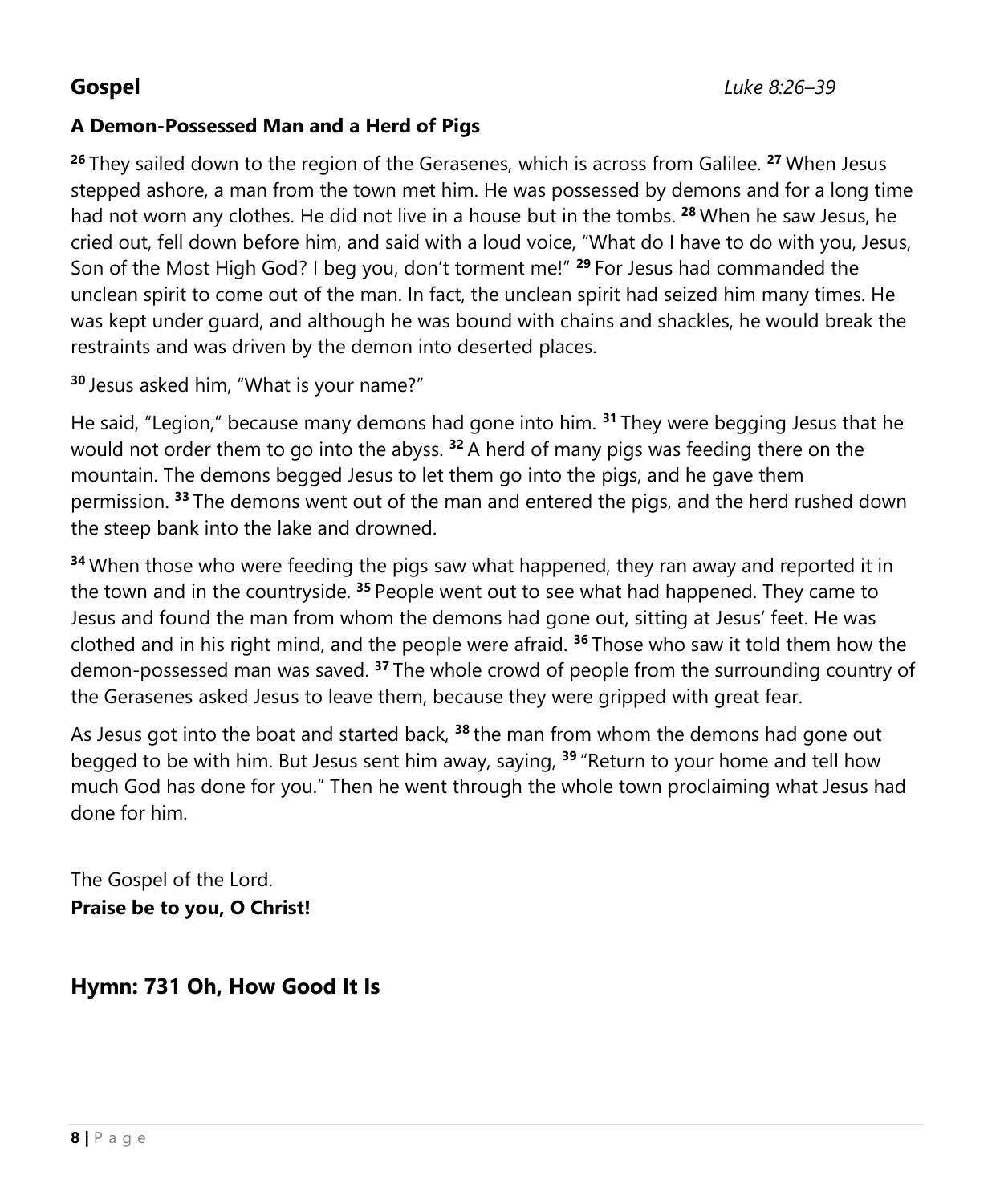#### **Sermon**

**<sup>2</sup>** Grace to you and peace from God our Father and the Lord Jesus Christ.

**3** I thank my God every time I remember you. **<sup>4</sup>** Every time I pray for all of you, I always pray with joy, **<sup>5</sup>** because of your fellowship in the gospel from the first day until now. **<sup>6</sup>** I am convinced of this very thing: that he who began a good work in you will carry it on to completion until the day of Christ Jesus. **<sup>7</sup>** I am equally convinced that it is right for me to think this way about all of you, because I have you in my heart, for both in my chains and in my defense and confirmation of the gospel, you all share in this grace with me.

*Stand*

# **Offering**

# **Song of Zechariah**

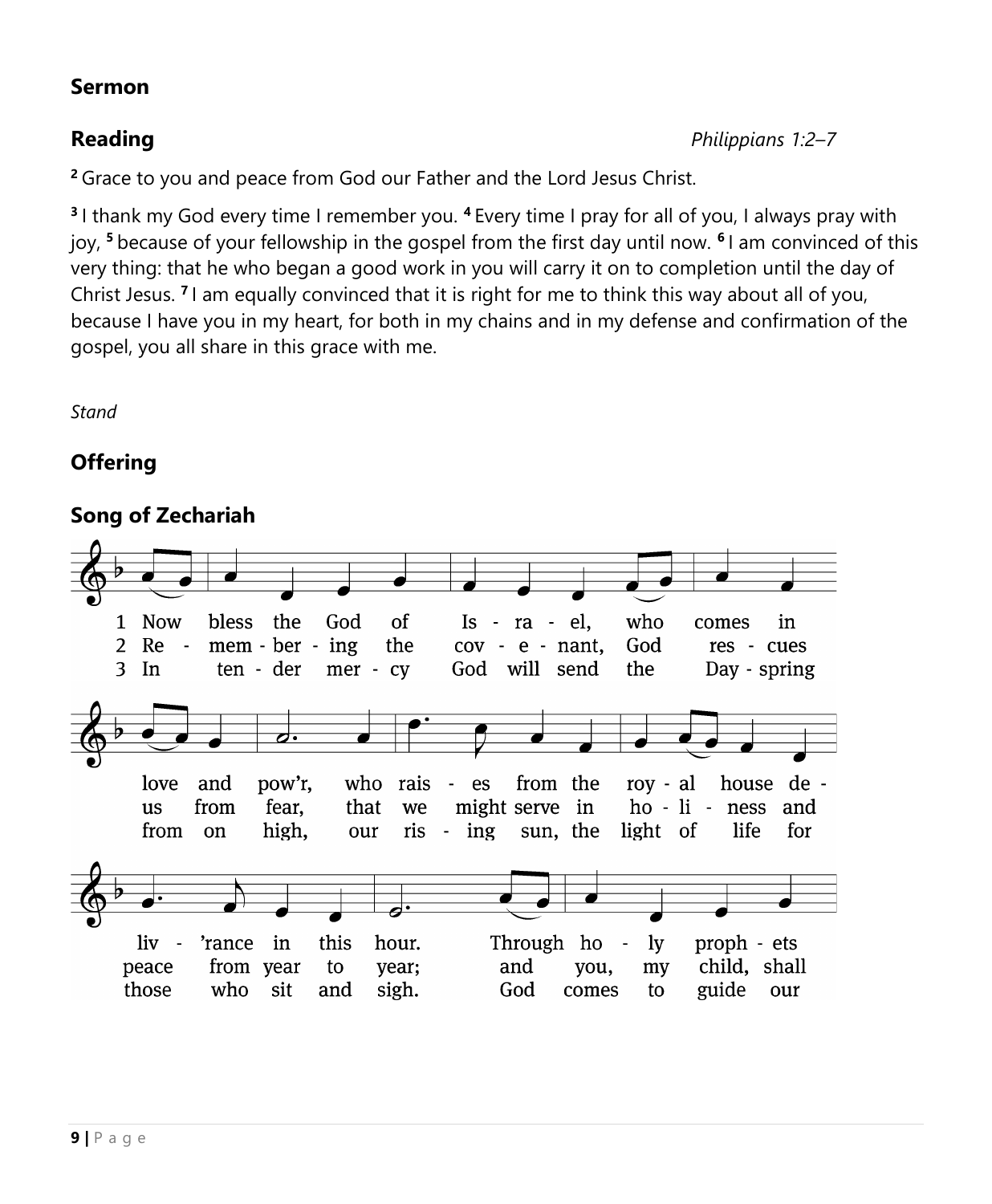

Tune: Marty Haugen

Tune: © 1995, 1996 GIA Publications, Inc. Used by permission: OneLicense no. 713578

*Be seated*



### **Lord, Have Mercy**

Tune: Kermit G. Moldenhauer

Tune: © 2002 Northwestern Publishing House. Used by permission: License no. 130405222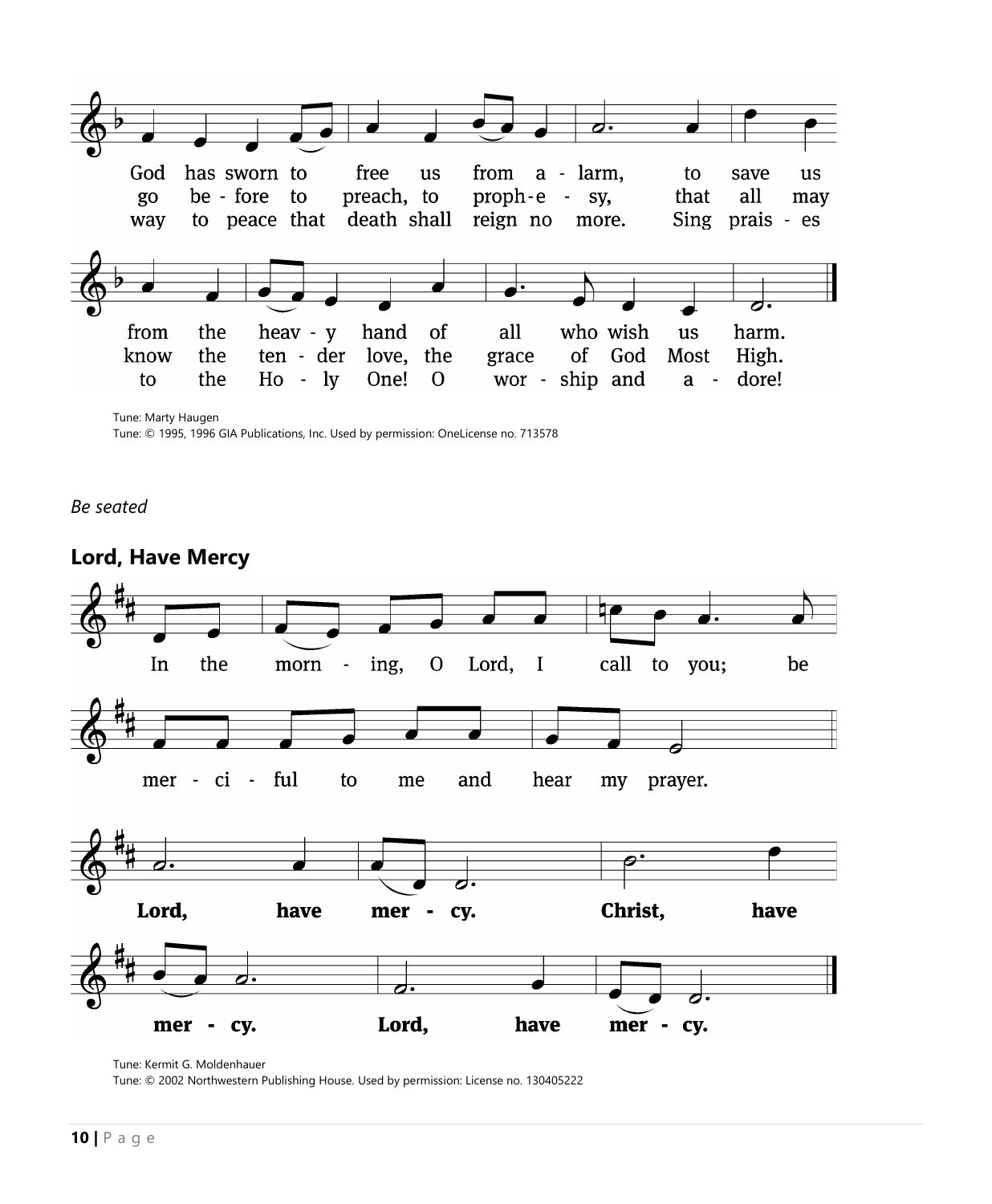#### **Lord's Prayer**

**Our Father, who art in heaven, hallowed be thy name, thy kingdom come, thy will be done on earth as it is in heaven. Give us this day our daily bread; and forgive us our trespasses, as we forgive those who trespass against us; and lead us not into temptation, but deliver us from evil. For thine is the kingdom and the power and the glory forever and ever. Amen.**

#### **Hymn: 746 I Love to Tell the Story** *sts. 1, Ref, 3*

#### **Prayer**

*Brief intercessory prayers may be added in a fitting place.*

Eternal God and Father, we thank you for the blessings we share as members of your holy Church, for your gracious Word and sacraments, for opportunities to worship and to grow in faith and knowledge, for occasions to serve and be served, and for fellowship with believers in our congregation and our synod.

#### **Help us rejoice in these blessings, dear Lord, and use them faithfully.**

Jesus Christ, Lord of the Church, you give grace to your people by calling us to be your witnesses in the world. Open our eyes to see the great and noble mission that lies before us. In the hurting eyes of the lonely, in the pained eyes of the sick, and in the searching eyes of the lost, help us to see your face, Lord Jesus, and to serve others as we would serve you.

#### **Awaken us to opportunities to proclaim your message of love.**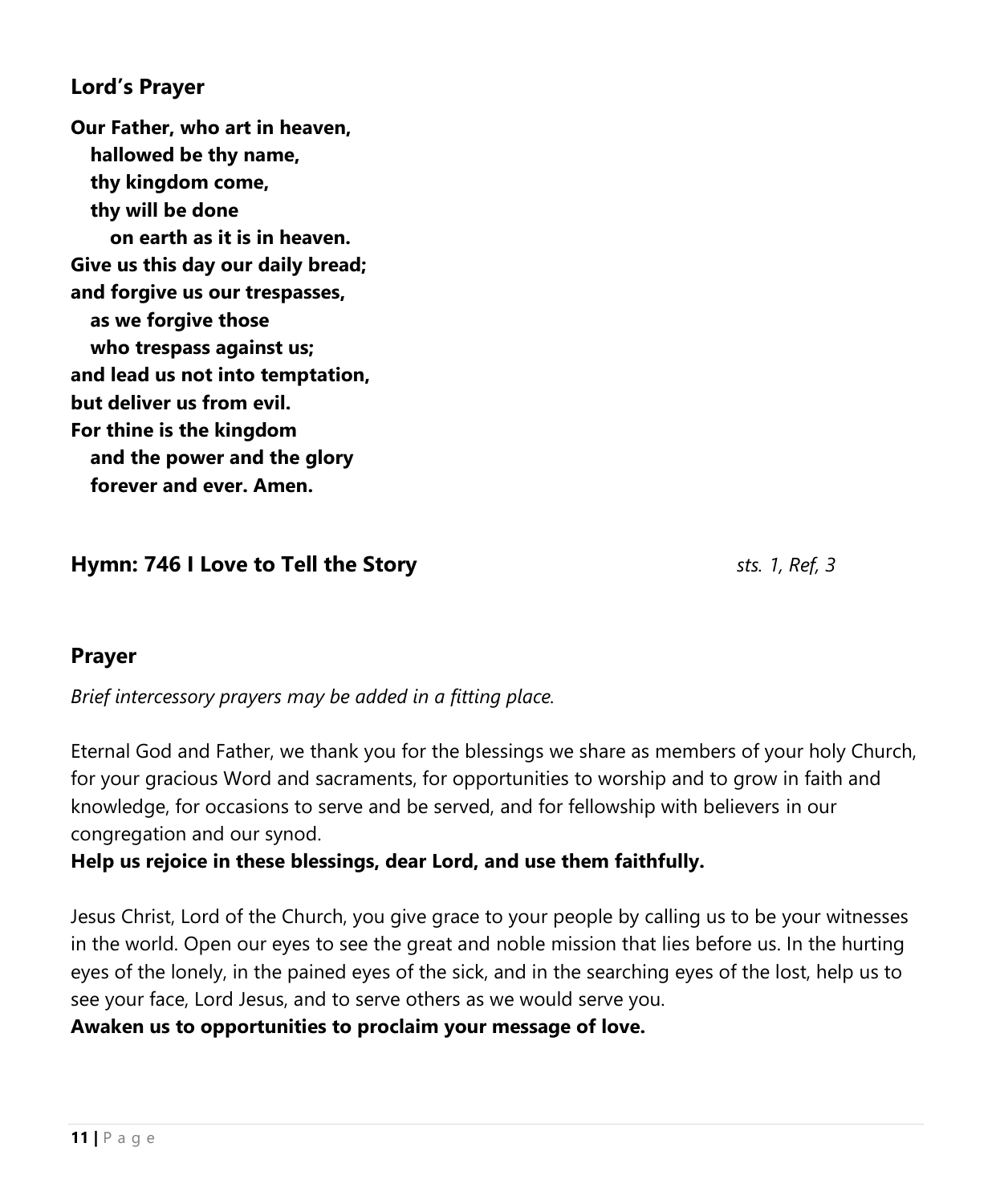Holy Spirit, giver of life, through Word and sacrament bestow on us the wisdom and power we need to witness clearly and to act boldly. Help us to speak the truth in love, to give the reason for the hope we have, and to conduct ourselves with gentleness and respect.

#### **Set our hearts on fire as we work and witness for Christ.**

Hear us, Lord, as we pray for a family member, a neighbor, or a friend who does not believe in you, or whose faith is weak or troubled.

#### *Silent prayer*

Keep in your care those who are enduring chronic pain and incessant unhappiness, those enduring rejection and struggling with poverty, those mourning the loss of someone they loved. [Especially bless*… here name the person and the cause of the petition.*] Bring healing and help and comfort and calm to everyone in distress.

#### **Move us to act alone or join with others to provide help and support**.

Bless the Church with men and women who are willing to proclaim your Word in places where we cannot go. Keep them and their loved ones in your care and let nothing hinder their work. By the power of the gospel, restore their spirits each day, so that they do not lose heart as they serve us and others.

#### **Move us to support them with our sincere prayers and generous offerings.**

Wherever your Word is proclaimed, O Lord, grant it success. Let your kingdom come to us and others, so that we and many more might join the assembly of saints and angels to sing your praise forever.

#### **Savior of all, hear our prayer and help us in our mission. Amen.**

#### **Prayer for Grace**

O Lord, our heavenly Father, almighty and everlasting God, you have brought us safely to this new day. Defend us with your mighty power, and grant that this day we neither fall into sin nor run into any kind of danger. And in all we do, direct us to what is right in your sight; through Jesus Christ, your Son, our Lord.

#### **Amen.**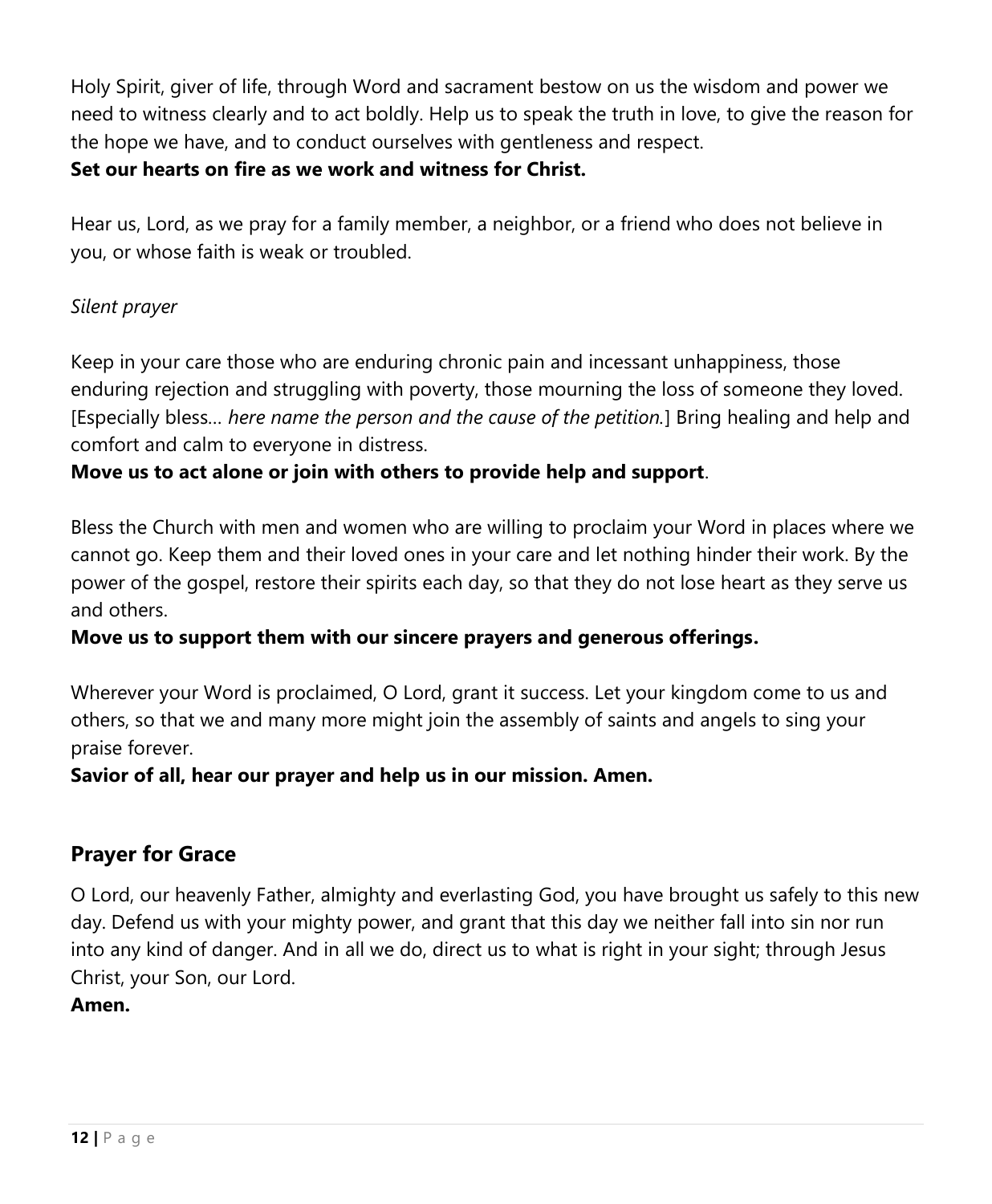#### **Benedicamus**



Tune: Marty Haugen Tune: © 1997 GIA Publications, Inc. Used by permission: OneLicense no. 713578

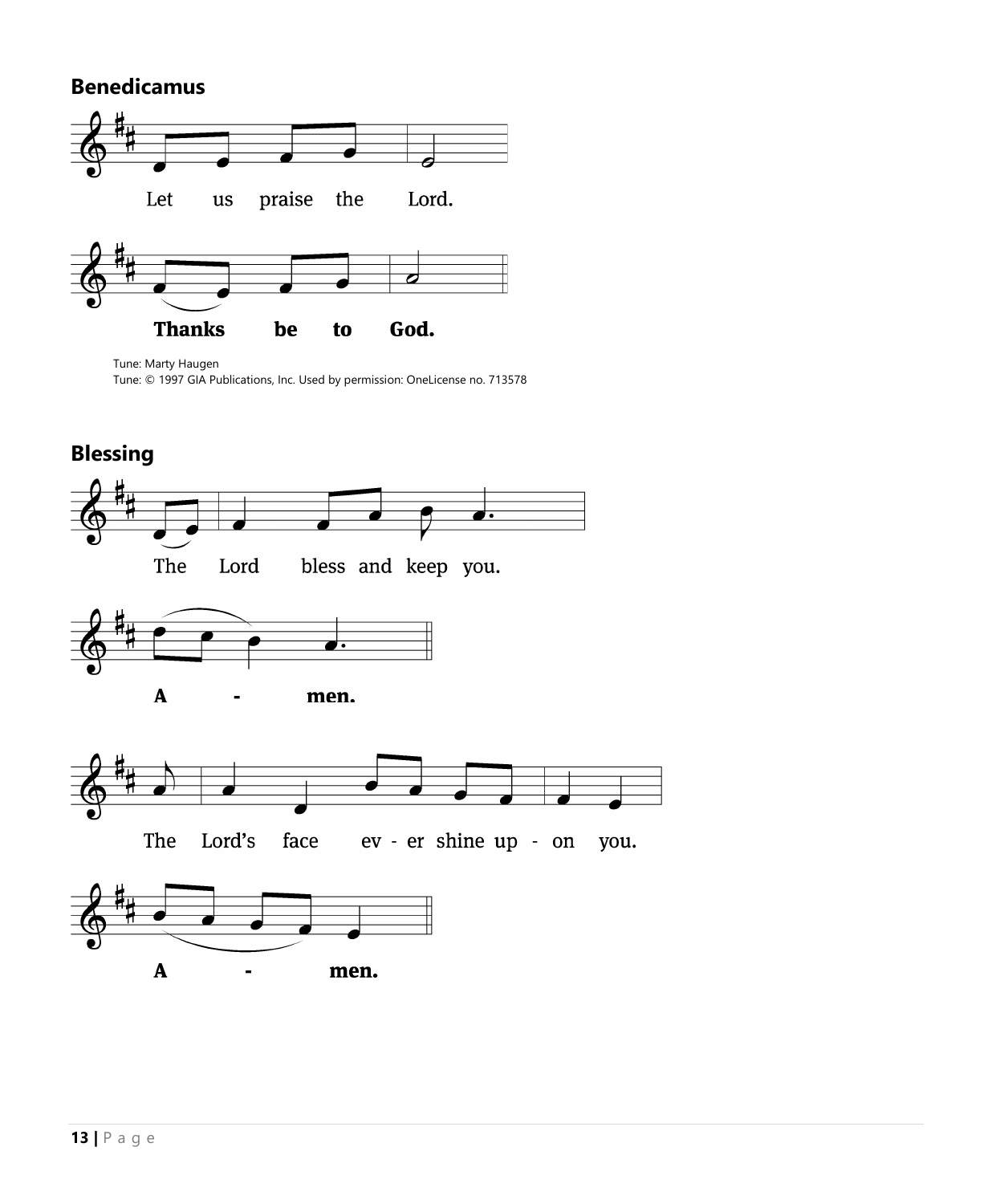

Text: Marty Haugen Text and tune: © 1995, 1996 GIA Publications, Inc. Used by permission: OneLicense no. 713578

# **Hymn: 640 God's Word Is Our Great Heritage**

### **Choir: God Be with You Till We Meet Again**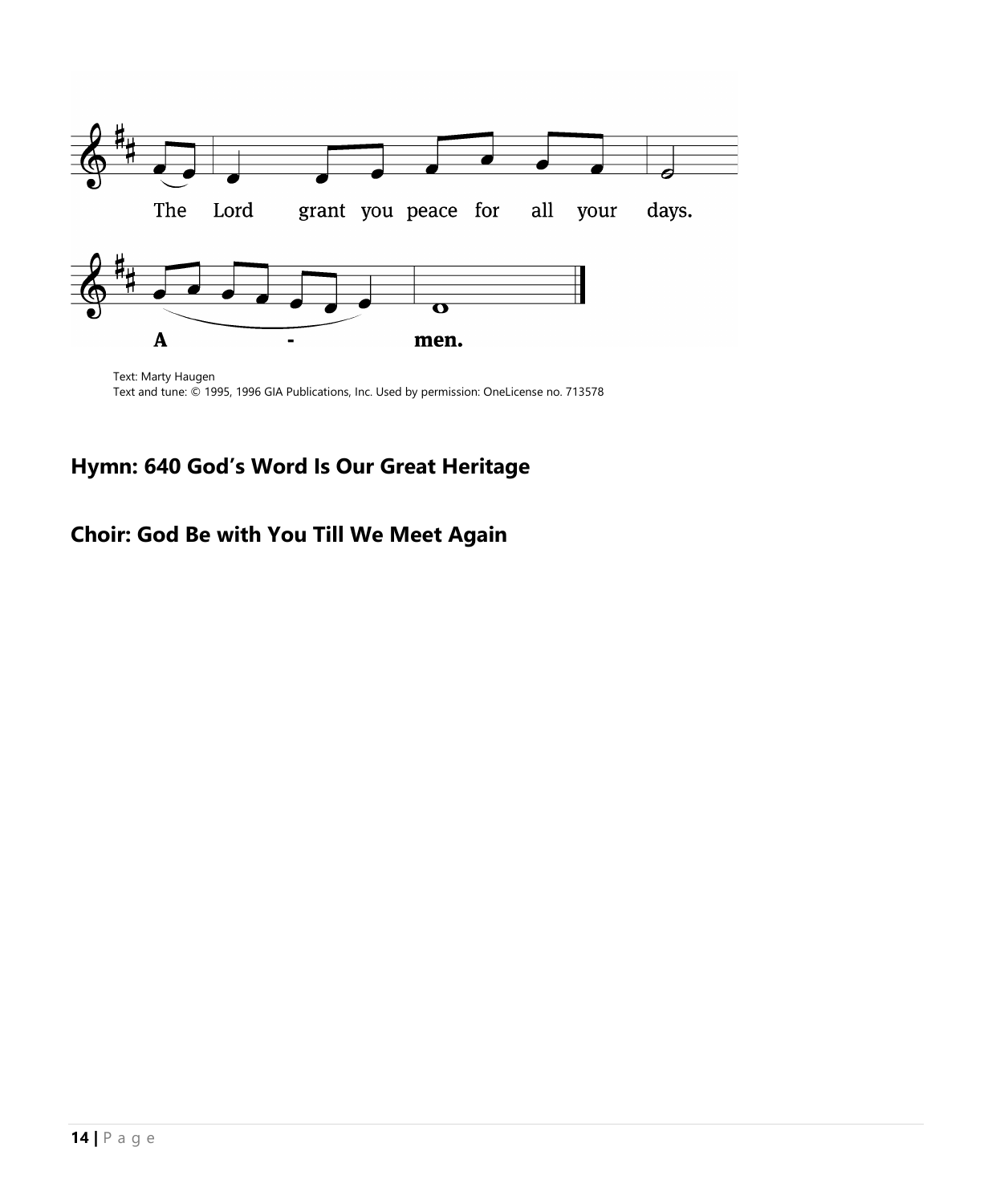# *NELHS SUMMER WORKDAYS*

#### **Calling all Volunteers!**

We need volunteers to help us get some areas organized, deep cleaned, and repaired.

To make sure we can get everything that needs to be done we have come up with three different workdays. If you can't make one, then maybe you can make another date.

The dates are the following:

- June 28th, Tuesday 8 to 4
- July 11th, Monday 8 to 4
- July 23rd, Saturday 9 to noon (or longer if needed)

If none of these work for you, but you still would like to help, please contact Cameron Handy at chandy@nelhs.org or call him at 608-397-9828 and set up a date that works for you.

Here are just some of the items we need help with:

In the boy's dorm, all the casement covers need to be removed from the mattresses, washed, dry, and put back onto the mattresses. The more the merrier on this job. The boys' dryer vents are not your normal dryer vents. This is why we keep having issues with them not staying connected. God bless whoever ordered a dryer vent lock and sent it to the school, but it will not work on this setup. We need an "Out of the box" thinker on the dryer vent issue. Dorm windows need to be checked and caulked where needed. The South gym bleachers are getting in terrible shape. If anyone knows of a company or someone that works on solid wood bleachers, please contact Cameron Handy.

Not all our needs are inside. We could really use some landscaping help for water runoff. The East side of the building has some drainage issues, and the South side of the main school building has drainage issues. Some areas need to have black edging either replaced or repaired, and river rock or mulch added to some areas. The football staff would love some help at the football field.

We have plenty more items that need to be addressed.

Please contact Cameron Handy if you would like to come out on any of the workdays that we have scheduled or schedule a day that does work for you. Help us get everything done and ready for the return of students in August!